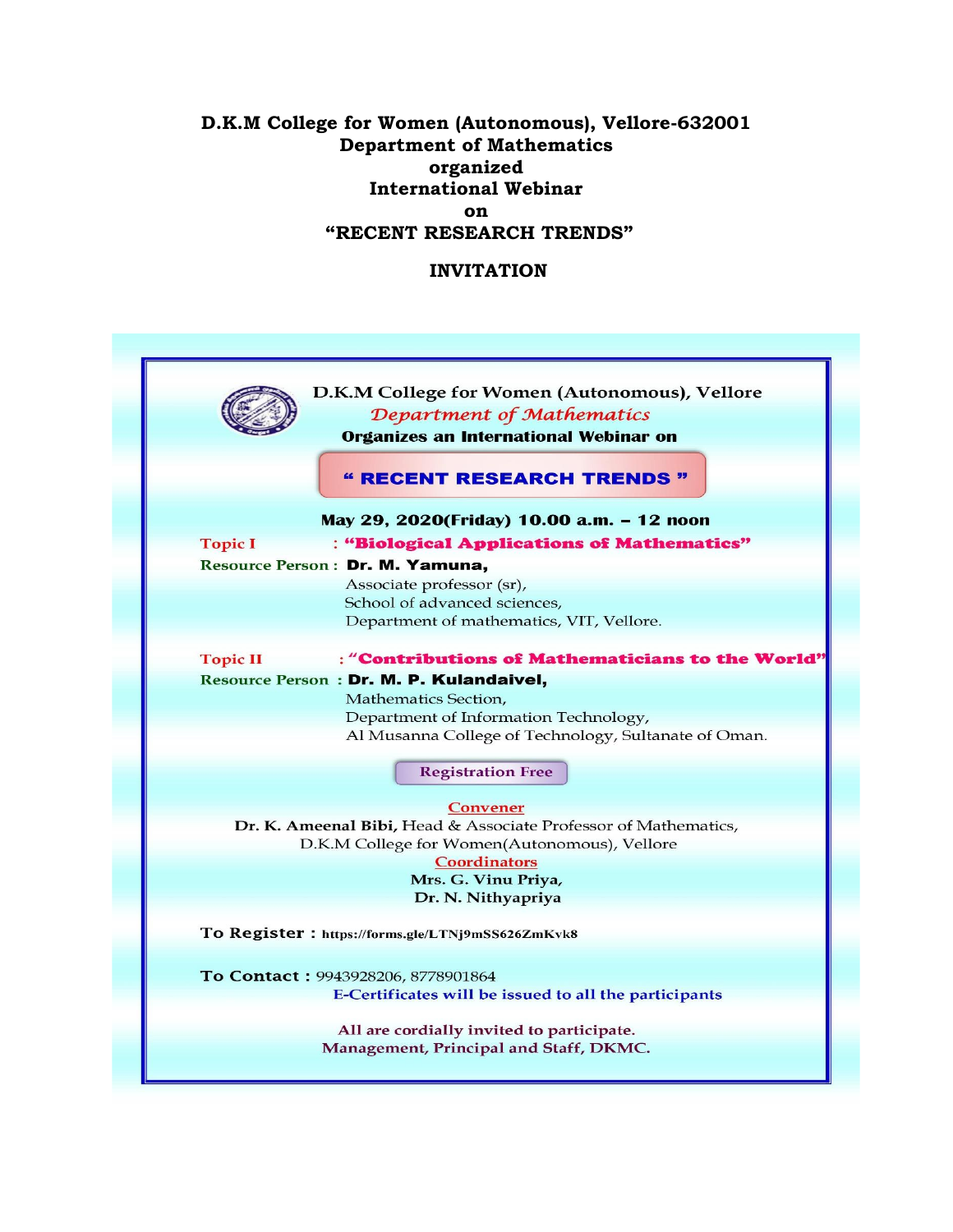The Department of Mathematics organized an international webinar on **"RECENT RESEARCH TRENDS"** on 29.05.2020 from 10 a.m. to 12 noon. Dr. K. Ameenal Bibi, Head and Associate Professor of Mathematics, D.K.M College for Women(Autonomous), Vellore welcomed the resource persons and the august gathering. She introduced the resource persons to the participants. The presenter of the first session was **Dr. M. Yamuna,** Associate professor (sr), School of advanced sciences, Department of mathematics, VIT, Vellore and she explained on the topic **"Biological Applications of Mathematics".** She discussed on the mutations and Amino Acid Codon Table.



 The presenter of the second session was **Dr. M. P. Kulandaivel,**  Mathematics Section, Department of Information Technology, Al Musanna College of Technology, Sultanate of Oman. He elaborated on the topic on **"Contributions of Mathematicians to the World".** He detailed on the famous mathematicians effort and services to the world. He spoke on the astronomical and mathematical origins of Tanjore Brihadisvara Temple, Taj Mahal, Egyotian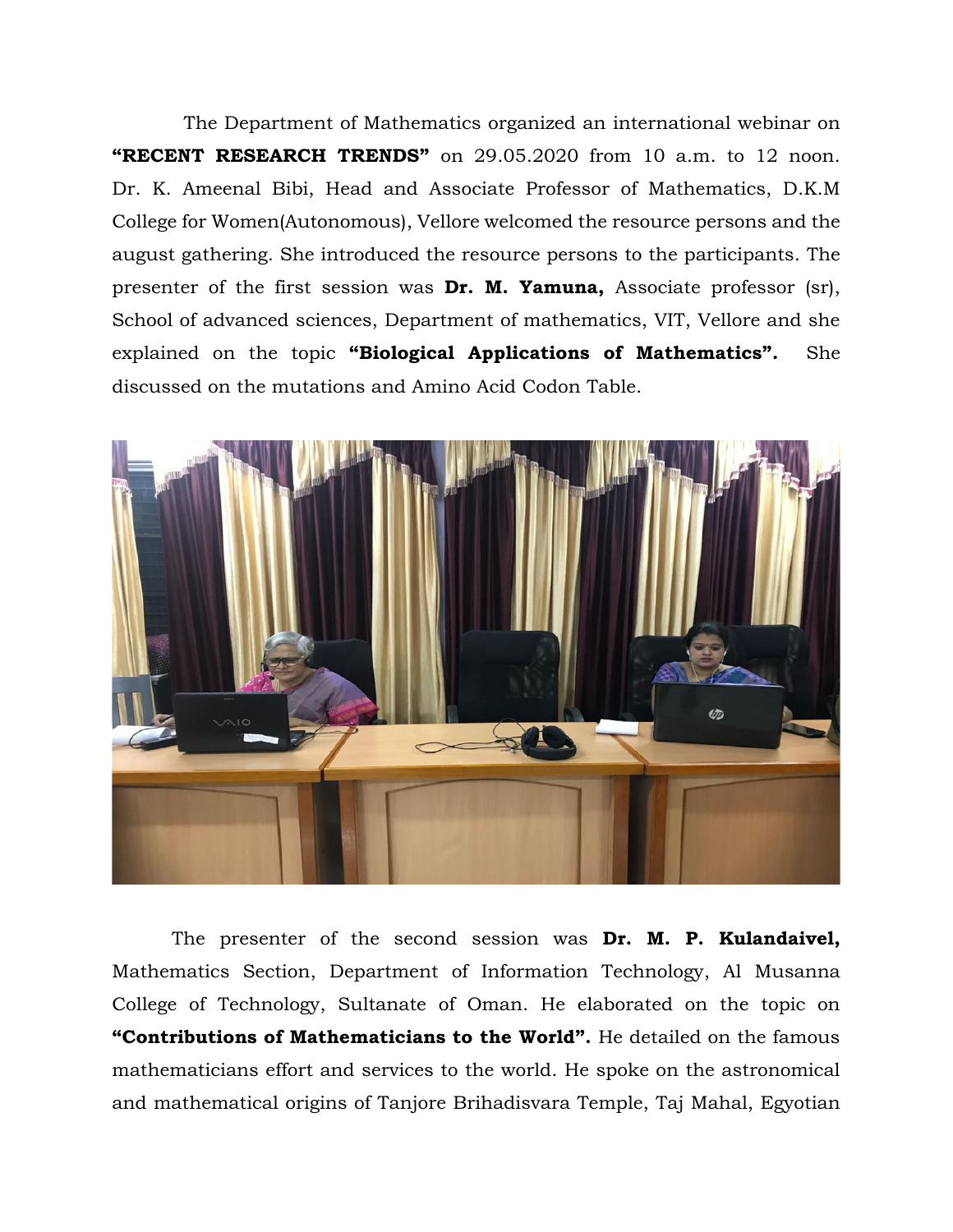Pyramids and Stonehenge. He explained how Archimedes principle used in Panama Canal.Direct and indirect applications to the world was discussed.



 Queries from the participants were answered by the resource person in the discussion forum. Participants were permitted to share the views in the forum. Dr.N. Nithyapriya, Assistant Professor of Mathematics, D.K.M College for Women proposed the vote of thanks.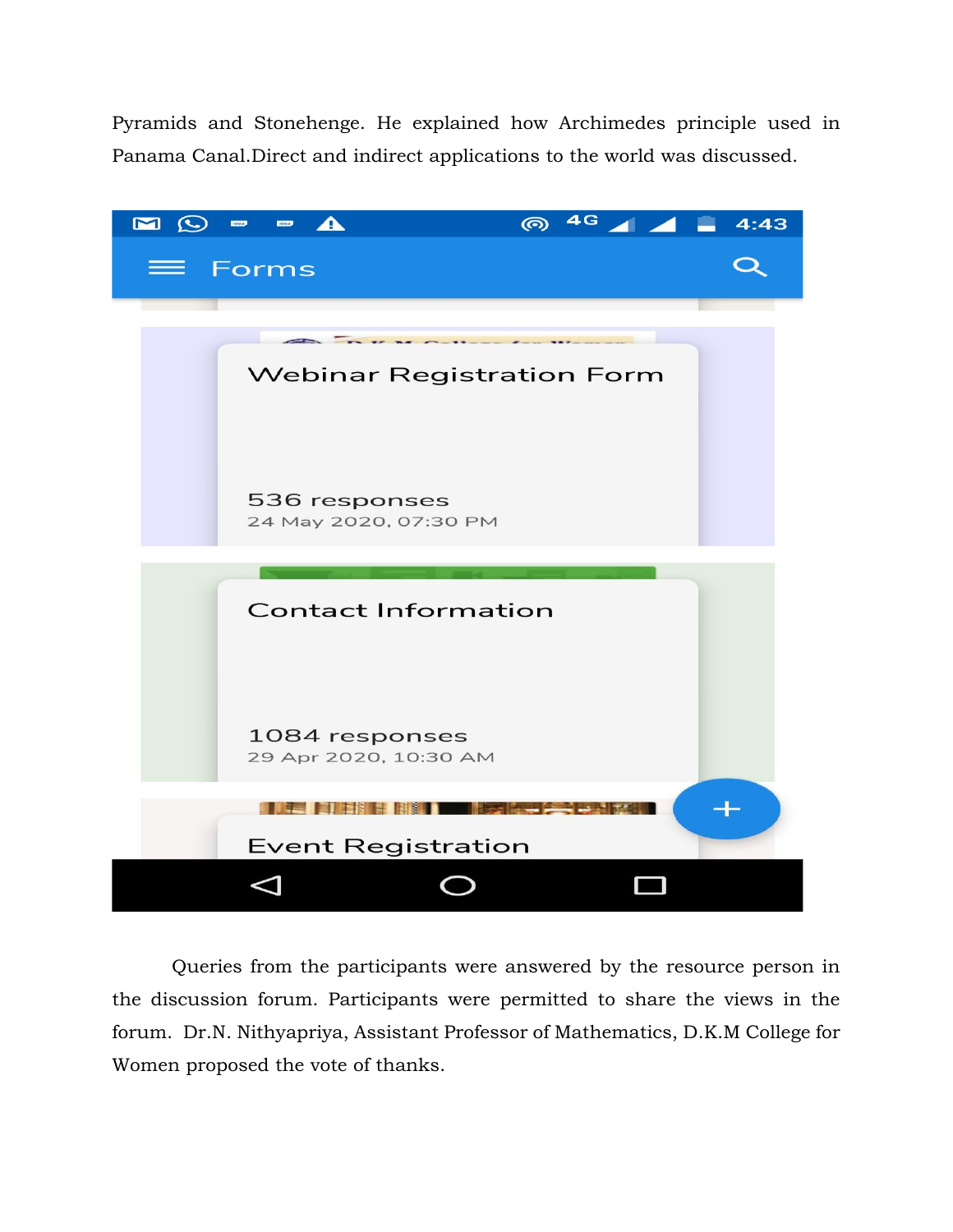| $\bullet$ REC<br><b>One nucleotide deleted</b>                                                                                                                                                                          | $\mathbf{E}$ Chat<br>People (131)                                                                                                                                    |
|-------------------------------------------------------------------------------------------------------------------------------------------------------------------------------------------------------------------------|----------------------------------------------------------------------------------------------------------------------------------------------------------------------|
| A<br>T<br>C<br>G<br>Т<br>C<br>G<br>A<br>A<br>A<br>u<br>T<br>T<br>$\bf{0}$<br>$\mathbf{0}$<br>O<br>G<br>G<br>$\boldsymbol{0}$<br>$\theta$<br>O<br>$\mathbf{U}$                                                           | &+ Add people<br>Ω.<br>DKM College Mathematics De<br>Aanchal Gondhi<br>Abi Veronica (Presentation)<br>$\mathsf{A}$<br>Abi Veronica<br>ABINAYA RAMESH<br>$\mathsf{A}$ |
| $\bf{0}$                                                                                                                                                                                                                | or.<br>AJITHKUMAR M<br>Akshatha Badakare<br>Anand K S                                                                                                                |
| A: 1, 3, 4, 8, 13<br>A: $1, 3, 4(9)$<br>14<br>T: 2, 7, 11, 12<br>T: 2, (8, 12, 6)<br>G: 5, 6, 9, 10<br>G: $5, 6, 10, 11$<br>$C: -$<br>C:7<br>P<br>Jayavel k has left the meeting<br>Presentation (Yamura) Manuscription | Anandajothi Vijayabarathi<br>Annie jasmine<br>Aravindh D<br><b>Arputha jose</b><br>Go to Settings to activate Windows.<br><b>Babitha Shetty</b>                      |

| Ranjani Karthik is presenting<br>$\bullet$ REC                                                                                                                                                                                             | <b>et</b> People (146)<br>Chat                                                                                                                                                     |
|--------------------------------------------------------------------------------------------------------------------------------------------------------------------------------------------------------------------------------------------|------------------------------------------------------------------------------------------------------------------------------------------------------------------------------------|
|                                                                                                                                                                                                                                            | Dr. J. Jon Arockiaraj 11:04 AM<br>Nice organization                                                                                                                                |
|                                                                                                                                                                                                                                            | Murugavalli Nachimuthu 11:05 AM<br>PPT is not visible. Sir                                                                                                                         |
| <b>Contributions of Mathematicians to the V</b>                                                                                                                                                                                            | You 11:05 AM<br>Kindly pin M P Kulandaivel sir presentation                                                                                                                        |
|                                                                                                                                                                                                                                            | Venkatesan Arumugam 11:06 AM<br>Nice organization and nice presentation                                                                                                            |
| How Archimedes principle used in Panama Canal?<br>S= Science<br>273.47                                                                                                                                                                     | Netra Desai 11:07 AM<br>Good morning sir I do not registered Kindly<br>send the registration link to my mail<br>netradesal7@gmail.com                                              |
| T= Technology                                                                                                                                                                                                                              | Shakila Banu 11:08 AM                                                                                                                                                              |
| $E =$ Engineering<br>Ocean                                                                                                                                                                                                                 | Ppt is not visible                                                                                                                                                                 |
| $M = Mathematics == = Shortly use STEM.$<br>Pacific Ocean                                                                                                                                                                                  | You 11:08 AM<br>Kindly pin M P Kulandaivel sir presentation                                                                                                                        |
| The below short video on how a lock system enables<br>the canal to link the Atlantic and Pacific oceans and<br>describing Archimedes' principle, a scientific law that<br>explains why things sink or float -- the physical law of<br>buoy | Merceline Anita 11:08 AM<br>Thank u yamuna mam, kindly share some of<br>the applications that is going on at present<br>by this study of nucleotide using graph<br>theory approach |
| object.                                                                                                                                                                                                                                    | seema patil 11:09 AM<br>Good morning Sir I do not registration                                                                                                                     |
| பனாமா கணெல் - ஓர் அதிசியம்!!!!!.mp4                                                                                                                                                                                                        | Kindly send the registration link to my mail<br>Id seemapti21@gmail.com                                                                                                            |
| WW.VOUtube.com/\ II meet.google.com is sharing your screen.<br><b>Stop sharing</b><br>Hide<br>Babitha Shetty has left the meeting                                                                                                          | Go to Settings to activate Windows.                                                                                                                                                |
| Presentation (M P Kulandaivel)                                                                                                                                                                                                             | Send a message to everyone                                                                                                                                                         |